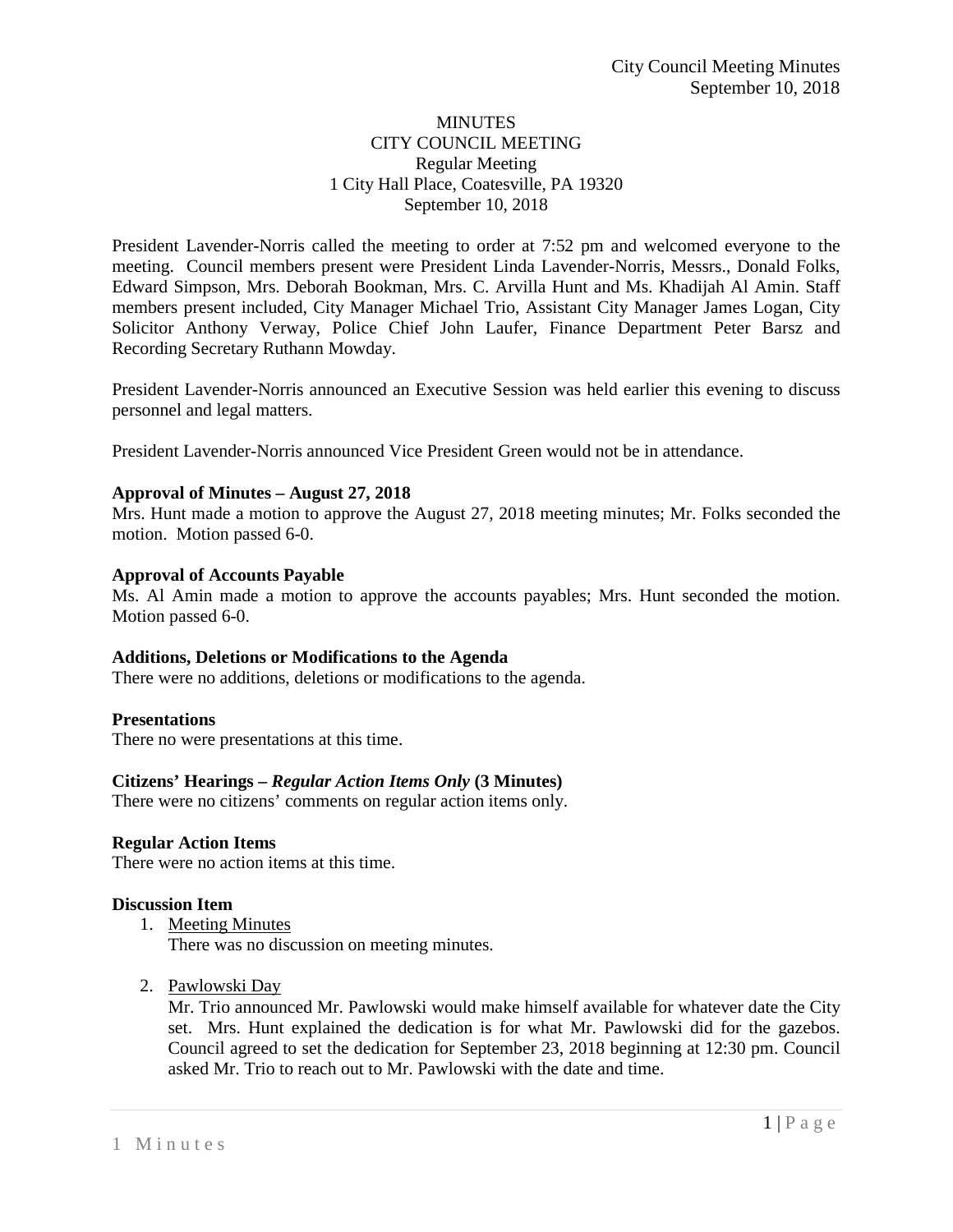## 3. Ribbon Cutting

The Ribbon cutting will be the week after the Grand Prix, if the punch list is done by then.

# 4. Cleaning RFP

Mr. Trio explained he was not at the meeting in which the cleaning RFP was discussed. Ms. Al Amin asked if the Chief and Mr. Trio had any issues with the current cleaners. Chief Laufer explained the previous company sold and the City is happy with the services being provided by the new company. Mrs. Bookman asked if the contract is a yearly contract. Mr. Trio replied yes.

# 5. Public Works Compressor

Mr. Trio explained Mr. Barsz found a used generator for \$11,000. Council asked the price of a new one. Mr. Johnson stated around \$15,000. President Lavender-Norris asked for estimates on a new one with warranty. It would be better to pay a little more and get new equipment with a warranty. Mr. Johnson explained he has around 50 signs to be put up at this time. Mr. Trio explained the compressor was not budgeted and will need to look at where we can adjust the budget.

## **Solicitor's Report**

Mr. Verway explained he has been working with Mr. Carnes to get updates. He met with him to day to discuss various issues and to start transitioning files. He met with Mr. Trio regarding pending matters and has talked with the engineers.

## **City Manager's Report**

Mr. Trio announced:

- $\bullet$  1<sup>st</sup> Avenue and Lincoln Highway program is moving forward. Working with developer.
- Awaiting  $3<sup>rd</sup>$  Avenue determination. Need to close loop with Cedarville.
- Working on completing the punch list for City Hall
- Planning Commission Plan for the Mosque at 725 Merchant Street
- Zoning Board No applications pending.
- Grand Prix September 22, 2018. Increasing length of safety fence, Emergency services have been mobilized

## **Citizens' Hearings –** *Non-Agenda Items Only* **(3 Minutes)**

Darrell Williams

Mr. Williams voiced his concerns on non-compliance of keeping outside properties clean, not upgrading properties or repairs being done for upkeep. Mr. Williams provided pictures of the property he is mainly concerned about. He named sections of the code regarding his complaints; Section 136-1 A,B,C & D and Section 136-9 A,B,C,E,F &N. Council asked Mr. Trio and Mr. Logan to set up a meeting with Mr. Williams.

## Harvel Brown

Mr. Brown congratulated on the youth safety. He voiced his concern on the older men in Palmer Park smoking, drinking and using foul language around the youth. He stated the City of Coatesville has the most single family homes and asked the City Manager to help start people in the City to work. Between 5<sup>th</sup> and 6<sup>th</sup> Avenue on Lumber Street looks like a dump. He asked Council mot to forget Coatesville, we can make it great again.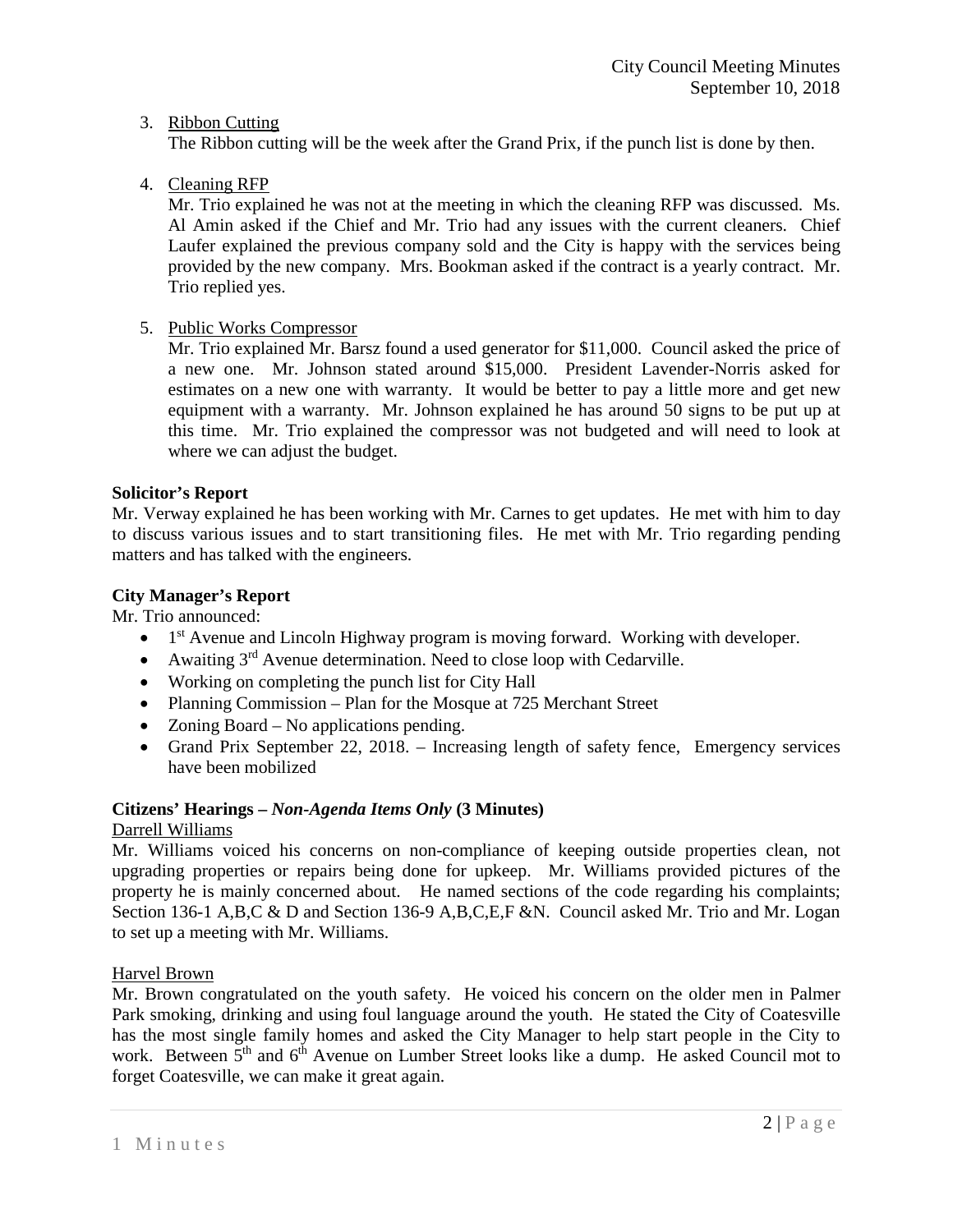## Fran Scamuffa

Ms. Scamuffa explained the public servants work for the residents. She questioned Chapter 2 on special meetings and how they should be made public. She voiced her concerns on 223-227 East Lincoln Highway and why it has not been condemned.

### Charles Jaramillo

Mr. Jaramillo announced he received a letter and a statement regarding his property on East Lincoln Highway. He voiced his concerns regarding a council member talking to one of the tenants. He explained at one time he could have sued the City and didn't. President Lavender-Norris explained Council could not discuss due to litigation on the property.

### Paul Evans

Mr. Evans He voiced his concerns regarding the Sunshine Law,  $1<sup>st</sup>$  Amendment and his right to speak. He addressed serval properties on East Lincoln Highway. President Lavender-Norris explained we will not address another person's property. Mr. Evans explained that he had the floor and has three minutes to speak. President Lavender-Norris asked Mr. Evans to have a seat and Mr. Evans refused. President Lavender-Norris asked Mr. Evans to be removed from the meeting. Detective Sergeant Harris escorted Mr. Evans from the meeting.

## Joe Leofsky

Mr. Leofsky asked who ordered the condemnation of 223-227 East Lincoln Highway. President Lavender-Norris explained we will not address another person's property. Mr. Leofsky explained that he had 1<sup>st</sup> Amendment rights and three minutes to speak. President Lavender-Norris asked Mr. Leofsky to have a seat and Mr. Leofsky refused. President Lavender-Norris asked Mr. Leofsky to be removed from the meeting. Detective Sergeant Harris escorted Mr. Leofsky from the meeting.

### Edwin Seggera

Mr. Seggera voiced his concerns regarding the previous council meeting and citizen's comments. He discussed the resident's rights to speak, equal rights for all and transparency.

Ms. Al Amin made a motion to close citizens' hearings on non-agenda items only; Mrs. Bookman seconded the motion. Motion passed 5-0. Mrs. Hunt was not present for the vote.

### **Special Events**

1. End of Summer Community Event for families on September 22, 2018 from 12 noon to dusk. It has been requested to block off 1100 Olive Street.

Ms. Miles asked if she could have the event on her property and neighboring properties without closing the street. Council explained she can have a party on her own property without a special event permit.

### **Council Comments**

Mr. Simpson thanked everyone for attending the meeting. Looking forward to the upcoming Grand Prix. It benefits the community. Hope everyone is there.

Mr. Folks thanked everyone for attending the meeting. If you dance, dance with nobody watching, love like you've never been hurt, and work like you don't need the money.